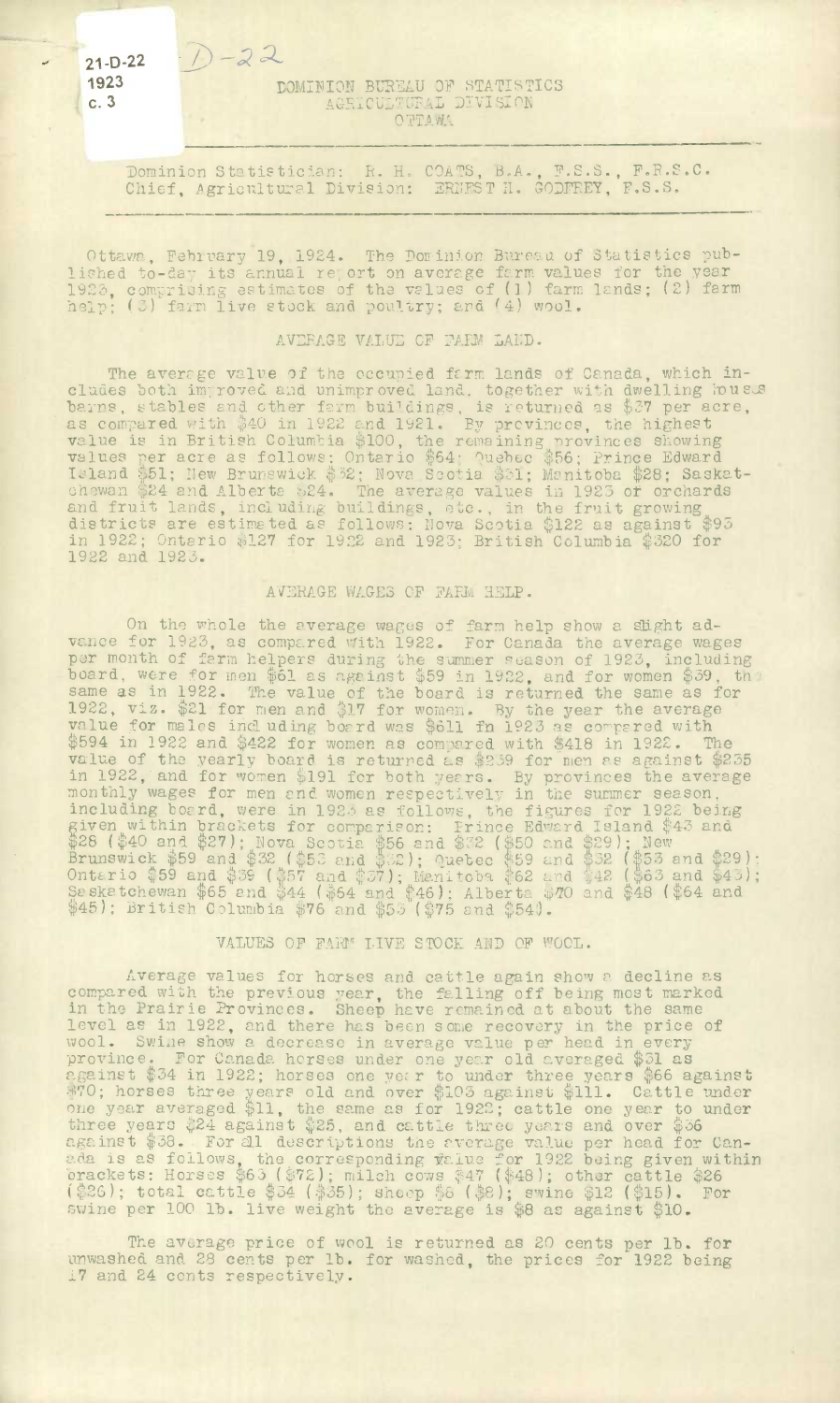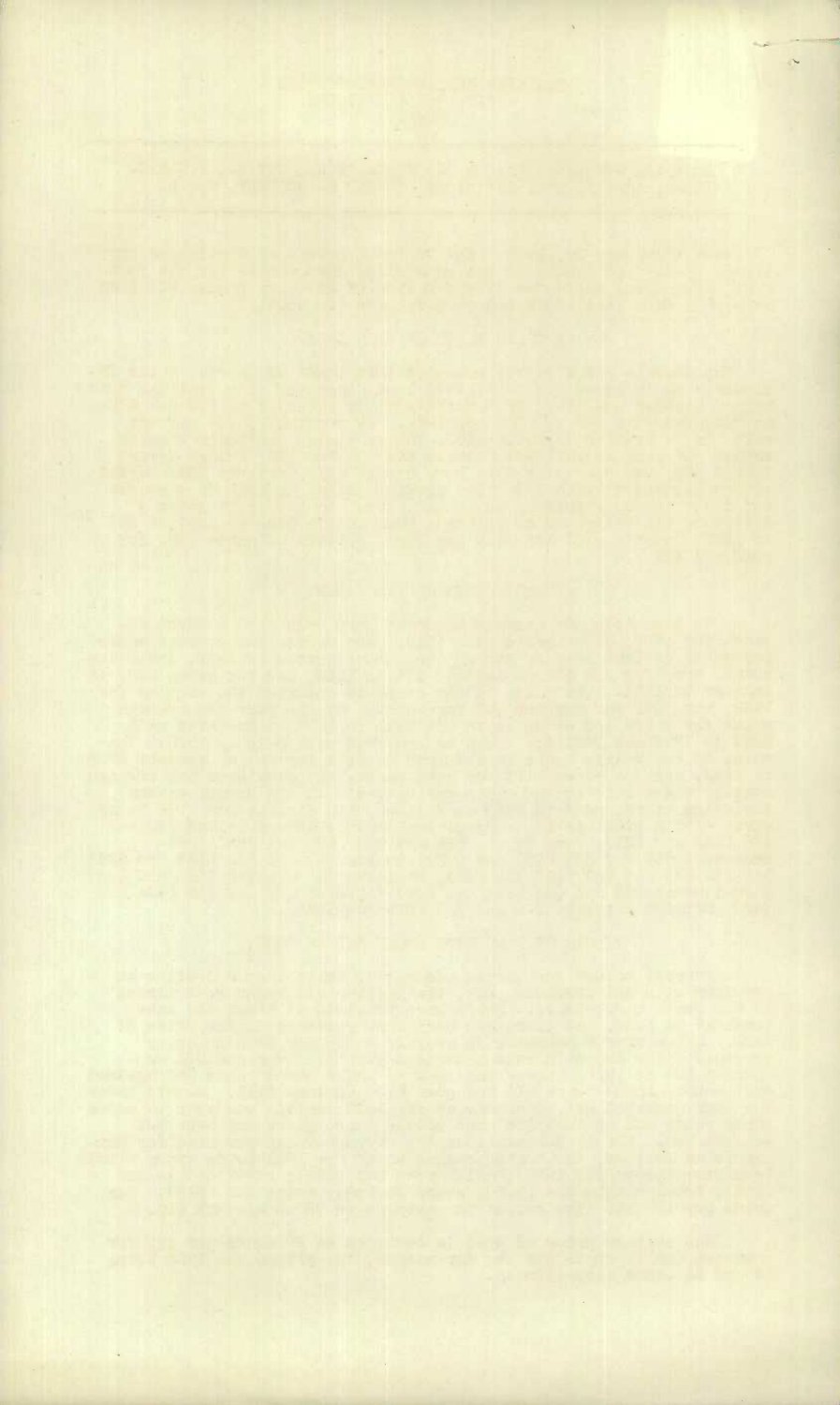By application of the average values per head to the numbers By application of the average values per head to the numbers<br>as returned in June last, it is possible to calculate approximately<br>the total value of farm live stock in Canada for the year 1923, as<br>(2254,043,000); milch cows

#### VALUE OF FARM POULTRY.

The average values per head of poultry show a decrease as<br>compared with 1922. Thus, for Canada the average values per head of<br>each description are estimated as follows, the averages for 1922<br>being given within brackets: Tu

 $\ddot{\phantom{1}}$